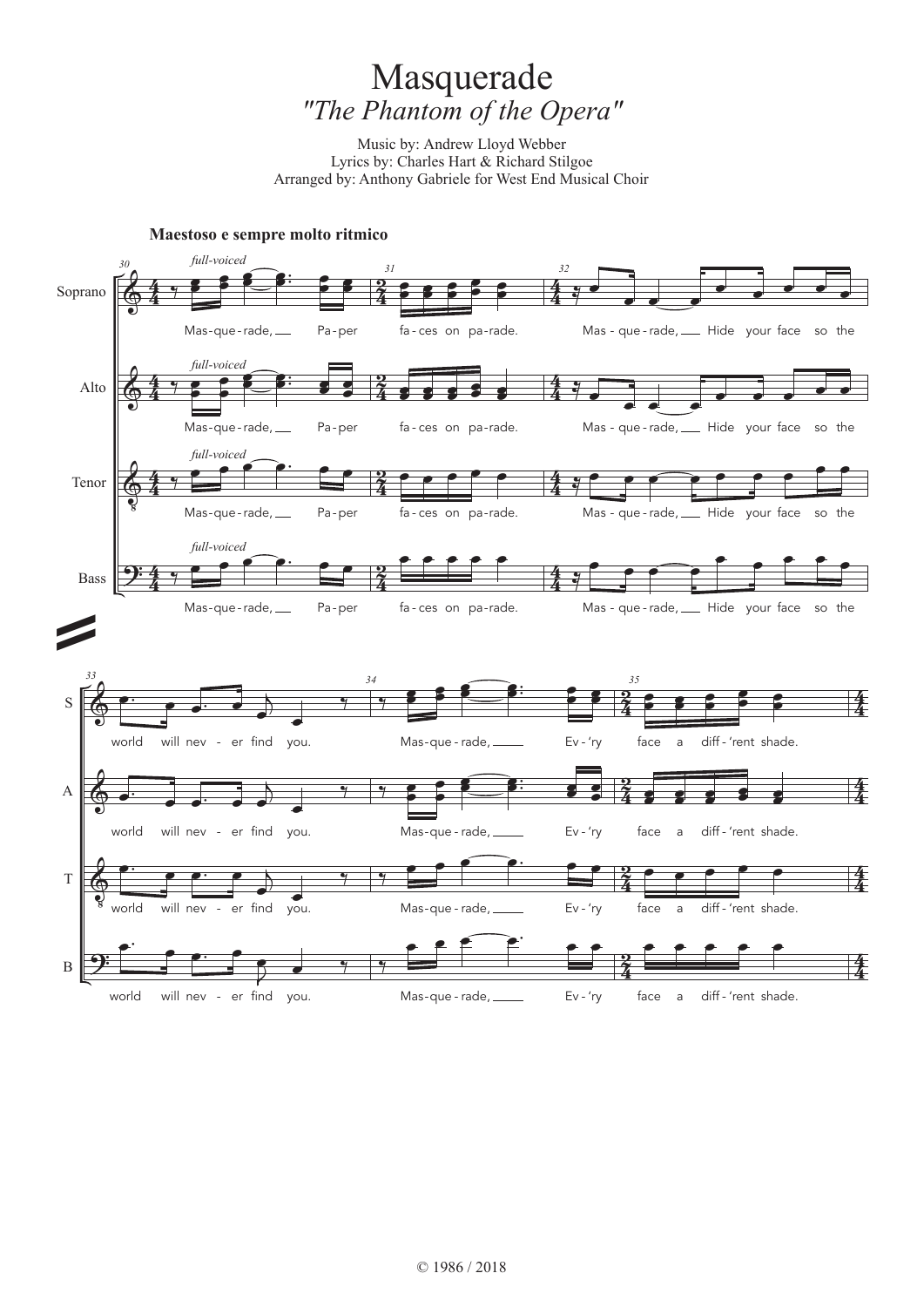### Masquerade [WEMC] Page 2 of 7

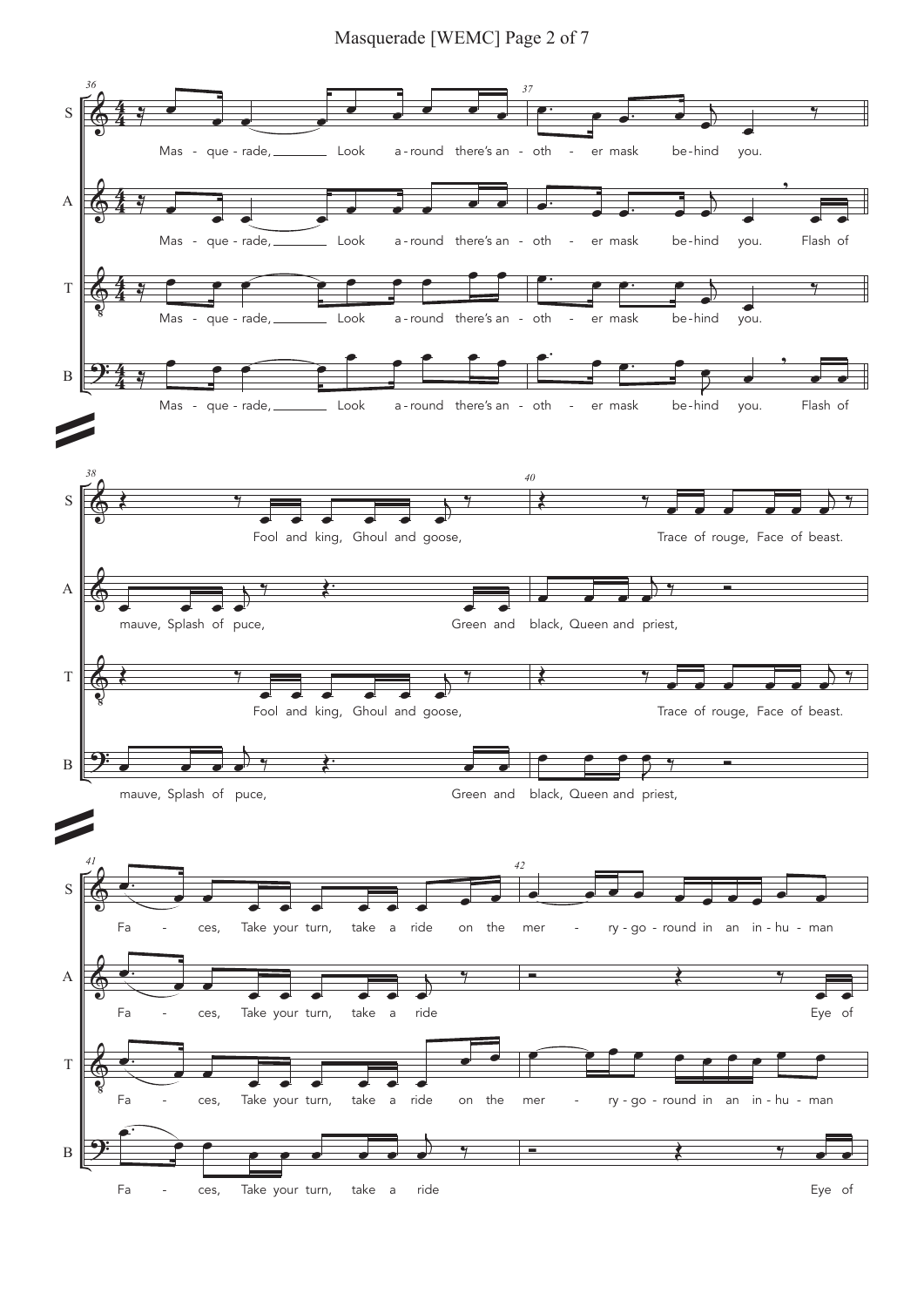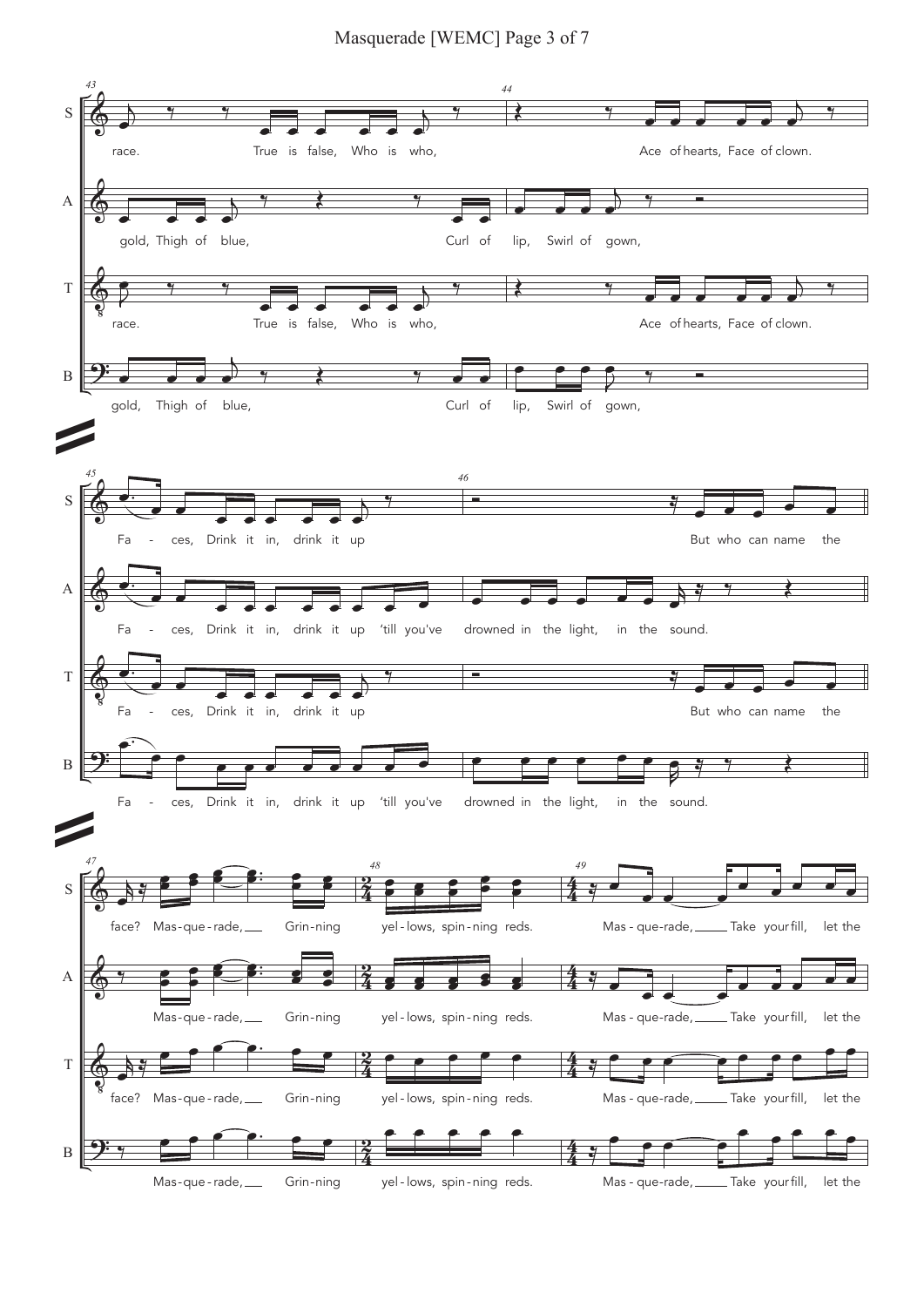#### Masquerade [WEMC] Page 4 of 7

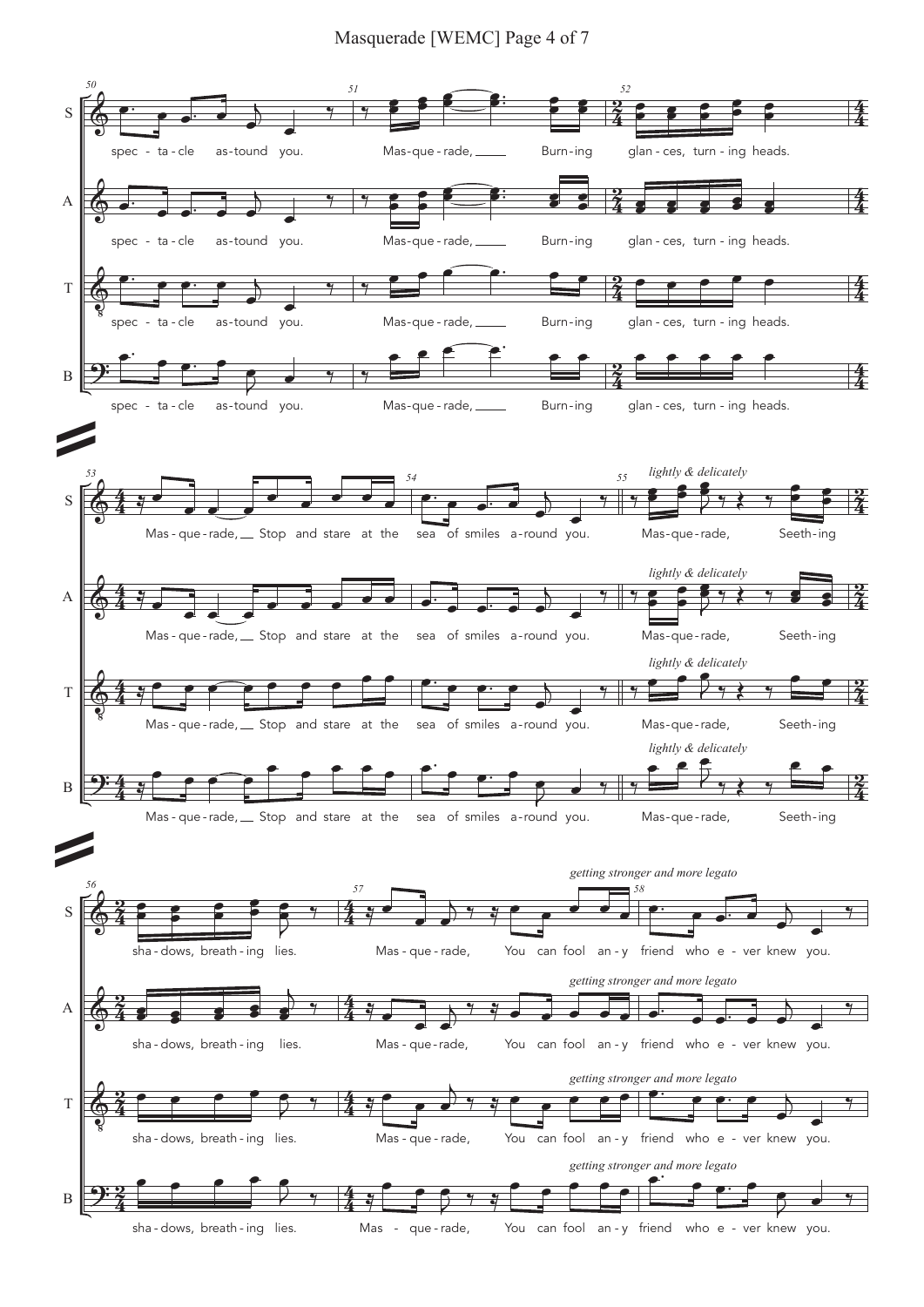#### Masquerade [WEMC] Page 5 of 7

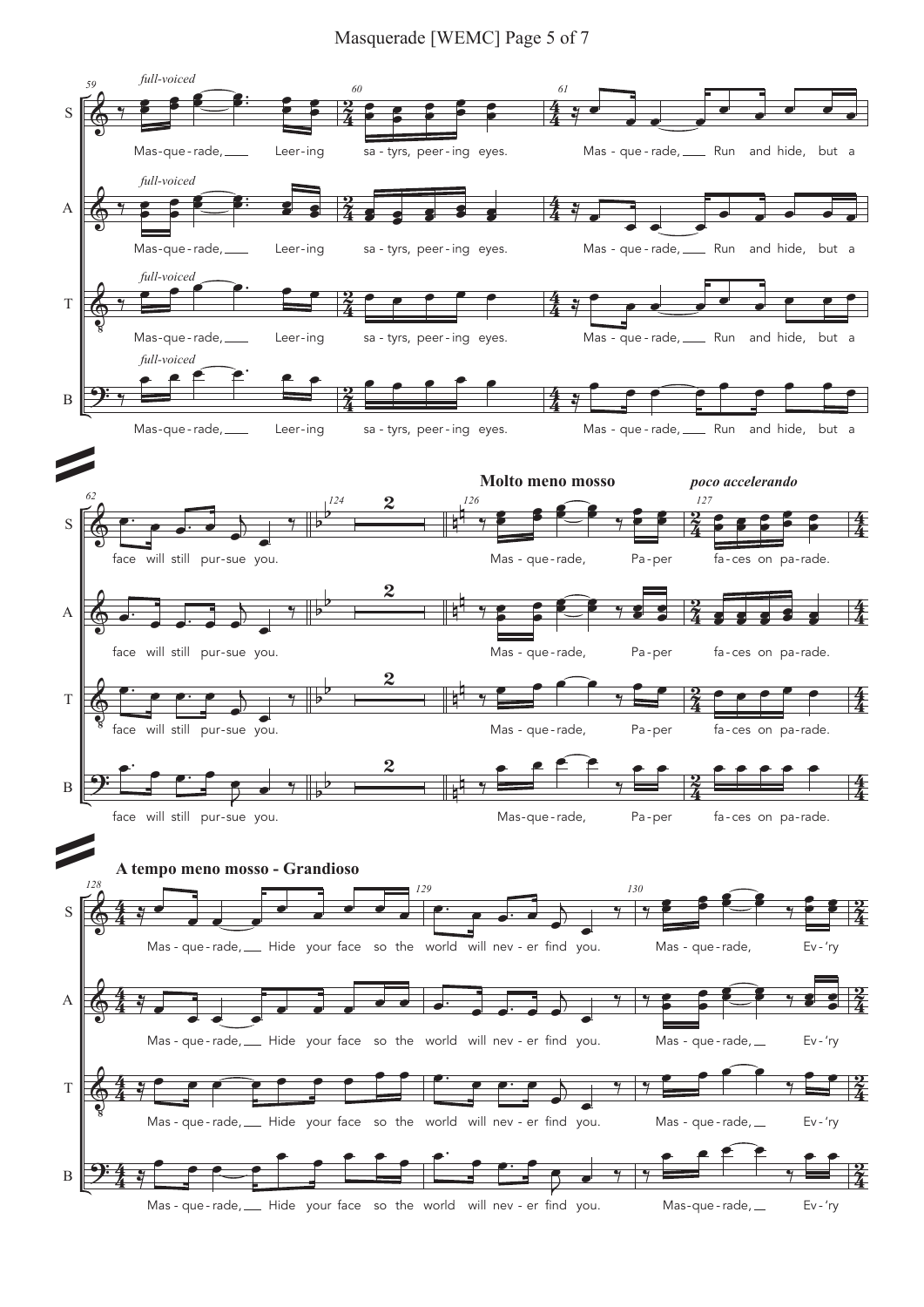#### Masquerade [WEMC] Page 6 of 7